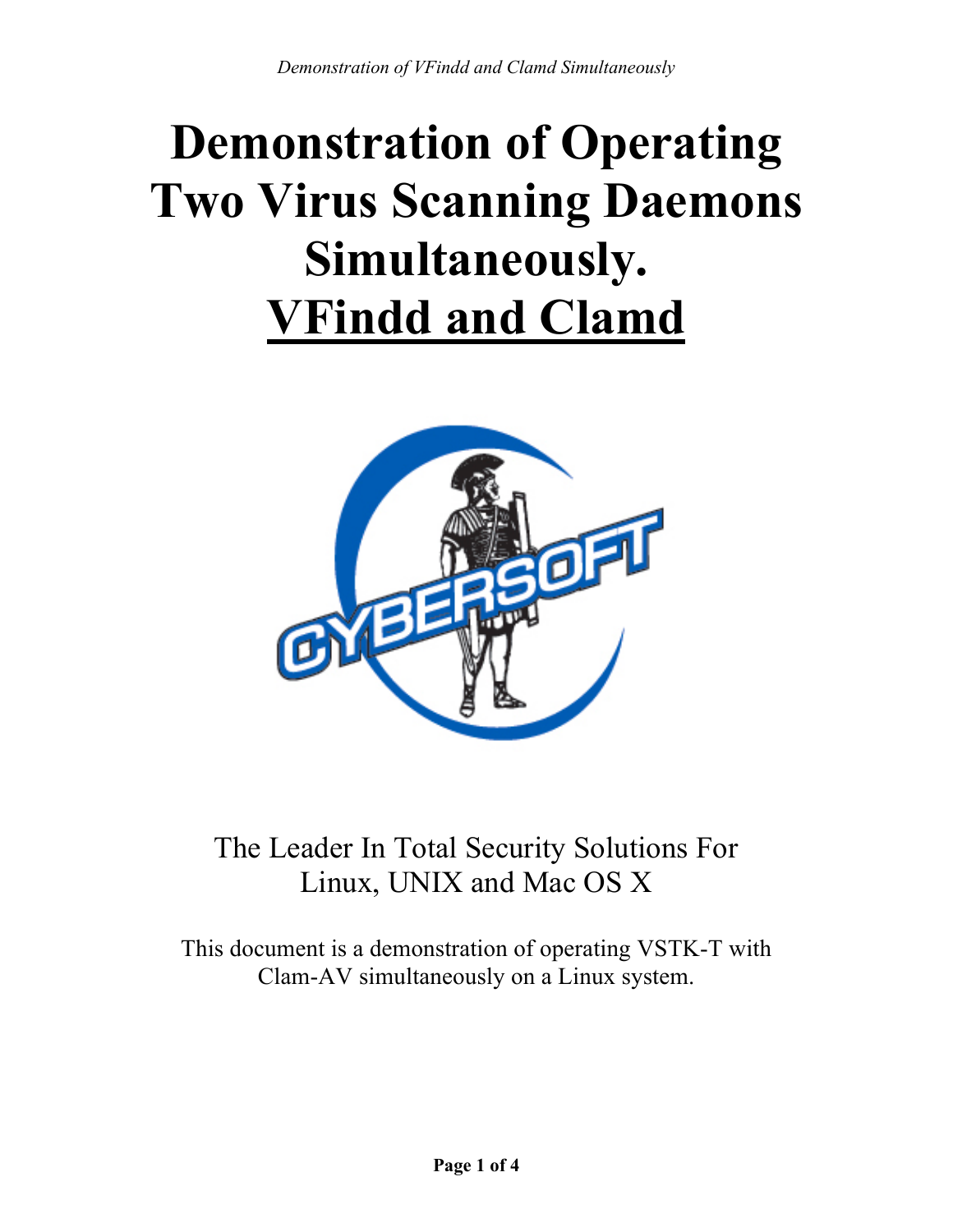The VFind Security Tool Kit Turbo edition daemon was specifically designed to not be interfered with or to interfere with the operating of other antivirus products that may be used simultaneously on the same system. Customers who experience any activity that might be considered interference are encouraged to contact CyberSoft for analysis and if needed correction.

The following example installs and operates the VFind daemon (VSTK-T Version 179) with Clam-AV daemon Version 0.97.3 simultaneously. The output of this report was from a live demonstration recorded using the script command. The output was formatted to fit the form of this document and to eliminate excess verbiage that did nothing to further the goal of the demonstration.

#### This first example is running the non-daemon version of clamscan as root against the /opt/vstk/bin directory which contains the VFind Security Tool Kit binaries. There are no false hits.

 $[root@jinhohost bin]$ # clamscan /opt/vstk/bin

LibClamAV Warning: \*\*\* The virus database is older than 7 days! LibClamAV Warning: \*\*\* Please update it as soon as possible. 

/opt/vstk/bin/avatar: OK /opt/vstk/bin/vdlupdate: OK /opt/vstk/bin/chashmerge: OK

... skip excess lines that do not demonstrate anything

/opt/vstk/bin/miniweb: OK /opt/vstk/bin/bhead: OK /opt/vstk/bin/cronutil.sh: OK /opt/vstk/bin/mergingVdl: OK /opt/vstk/bin/vfecho n: OK /opt/vstk/bin/quarantine.sh: OK

---------- SCAN SUMMARY -----------Known viruses: 1054224 Engine version: 0.97.3 Scanned directories: 1 Scanned files: 41 Infected files: 0 Data scanned: 0.14 MB Data read: 0.07 MB (ratio 1.94:1) Time:  $6.581 \text{ sec } (0 \text{ m } 6 \text{ s})$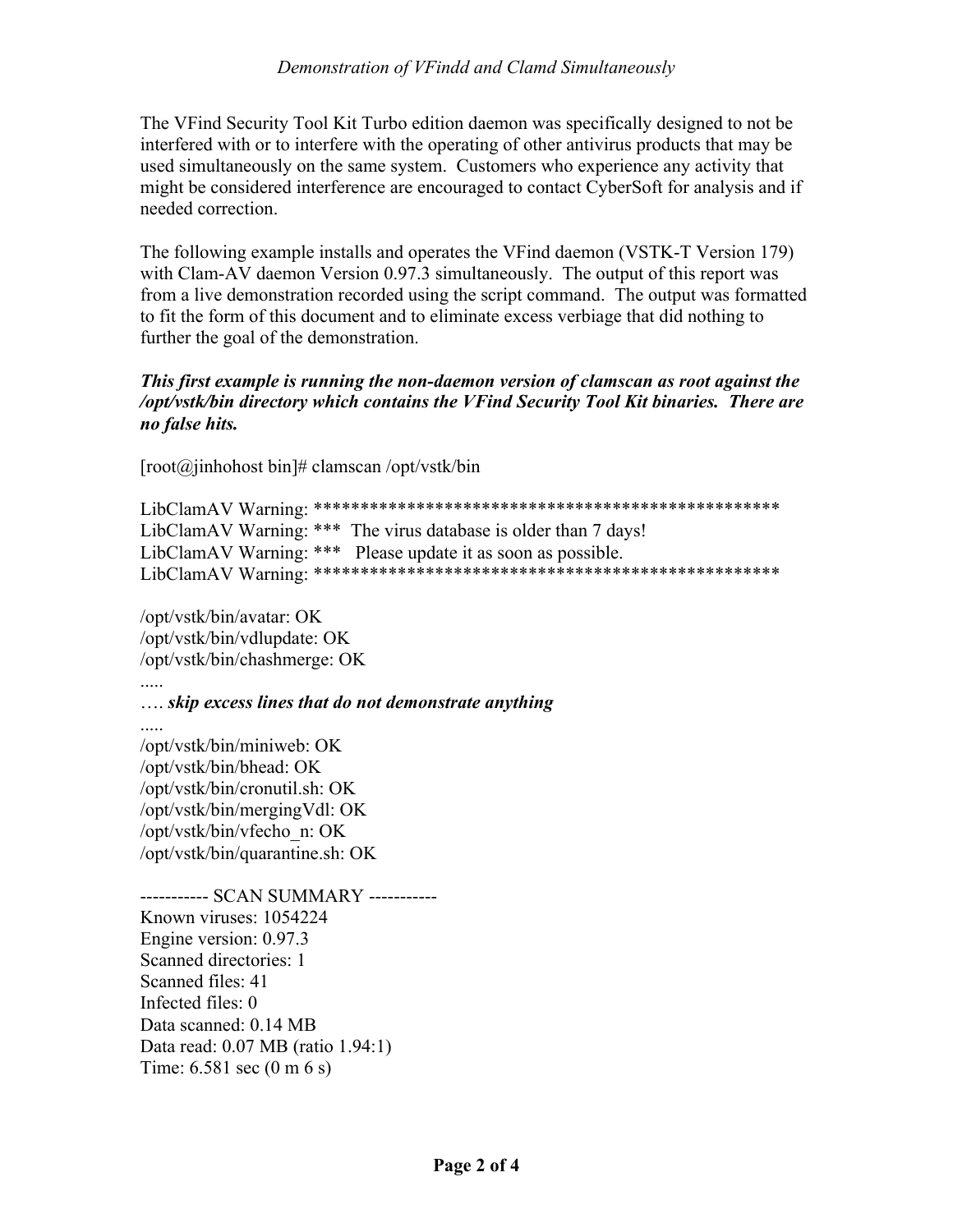*This example is running the daemon version of clamd as root against the /opt/vstk/bin directory which contains the VFind Security Tool Kit binaries. There are no false hits.*

*Here we see that clamd is running in the process table.*  $[root@jinhohost bin]$ # ps -ef|grep clamd

clamav 17954 1 0 15:17 ? 00:00:00 clamd root 17995 8906 0 15:21 pts/4 00:00:00 grep clamd

*Here we run the clamd client program clamdscan against the /opt/vstk/bin directory with no false hits. This directory contains the VSTK-T binaries.* [root@jinhohost bin]# clamdscan /opt/vstk/bin /opt/vstk/bin: OK

----------- SCAN SUMMARY ----------- Infected files: 0 Time: 0.130 sec (0 m 0 s)

# *This demonstrates running vfindd (VSTK-T) daemon at the same time that clamd is already running in the process table.*

## *Start the VFindd daemon.*

[root@jinhohost bin]# /opt/vstk/programs/vfindd-mt --threads=5 -4 - savepid=/opt/vstk/var/vfindd.pid

## *Run the vfindc client to provide the target files in the /opt/vstkbin directory to the vfindd daemon. IP protocol IPv4 is used by default. If you use IPv6 instead, please change ARGS in /opt/vstk/etc/rc.vfindd and the option for this script*

 $[root@jinhohost bin]$ # find /opt/vstk/bin -type f -print|./vfindc

##==> VFind Client Version: 1, Release: 1, Patchlevel: 4 (April 2011)

- ##==> Do `vfindc --copyright' for copyright info.
- $\# \# == > Do \check{v} \in \ell$  --help' for help.
- ##==> Notice: Connected to 1 server at localhost
- ##==> Checking file: "/opt/vstk/bin/avatar"
- ##==> Checking file: "/opt/vstk/bin/chashmerge"
- ##==> Checking file: "/opt/vstk/bin/vdlupdate"
- ##==> Checking file: "/opt/vstk/bin/vdlupdate Paul"

......

…... skip *excess lines that do not demonstrate anything*

......

- ##==> Checking file: "/opt/vstk/bin/miniweb"
- ##==> Checking file: "/opt/vstk/bin/bhead"
- ##==> Checking file: "/opt/vstk/bin/cronutil.sh"